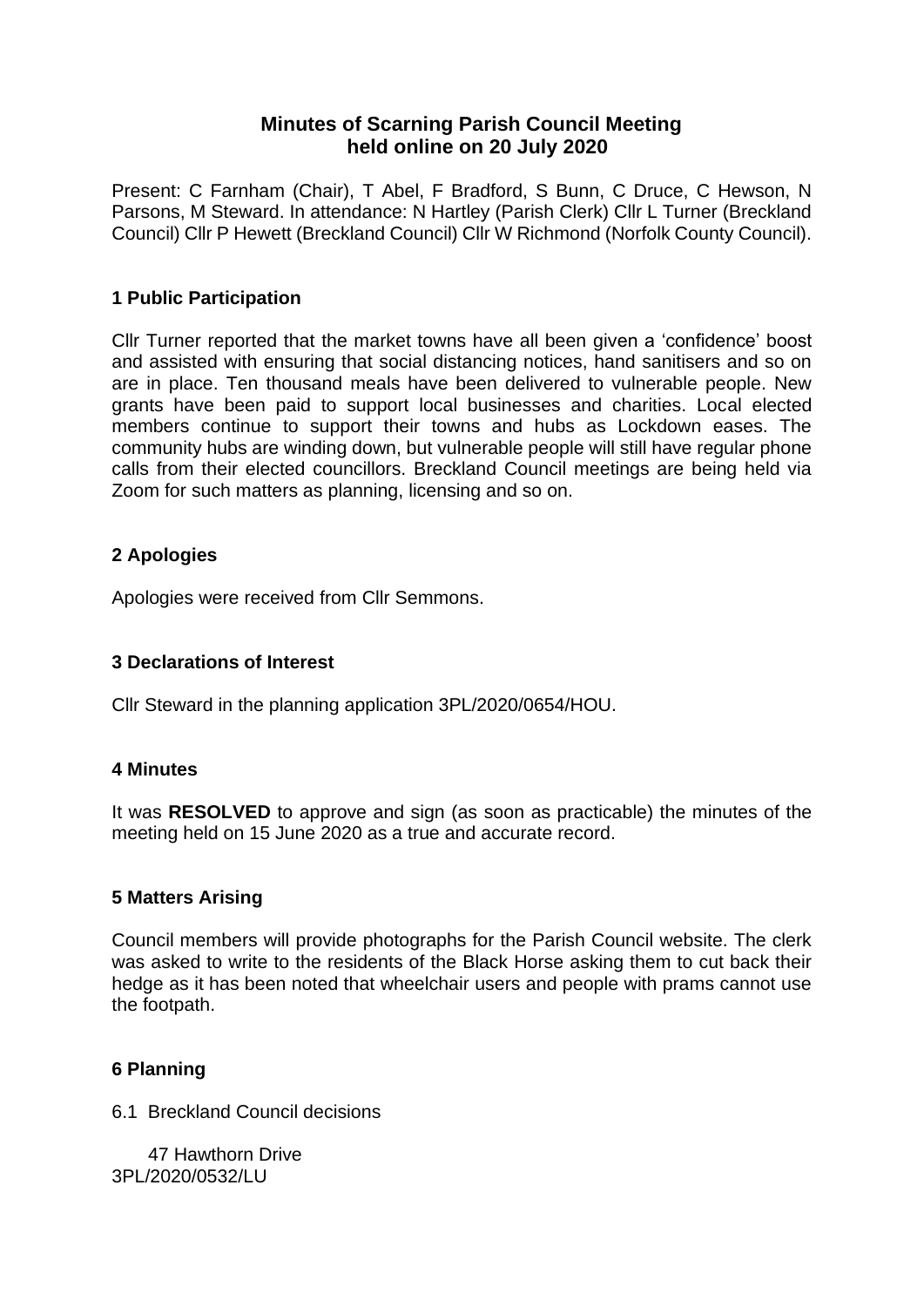Demolition of conservatory and construction of single storey rear extension Approved

6.2 Applications considered

Land to the rear of Brook Lea, Podmore Lane 3PL/2020/0543/F Proposed stable block to the rear of Brook Lea It was noted the work had already been carried out. The Parish Council approved this as a retrospective application.

 1 Lawrence Cottages, Daffy Green 3PL/2020/0654/HOU Erection of a 2 bay car port No objection

## **7 Finance**

- 7.1 The following payments were made in accordance with the Budget:-
- Chq 102169 TOP Garden Services, grass cutting in churchyard, £180 (Section 137) 102170 TOP Garden Services, cutting verges and Water Meadows playing field (May), £531.00
	- 102171 TOP Garden Services, grass cutting in churchyard, £180 (Section 137)
	- 102172 TOP Garden Services, cutting verges and Water Meadows playing field (June) £531.00
	- 102173 N Hartley, reimbursement of expenses, £225.04
	- 102174 Norfolk County Council, part payment for installation of a new bus shelter at Dereham Road/Chestnut Road, £2,200
	- 102175 Scarning VC Primary School, reimbursement for replacement defibrillator battery and pads, £375.60
	- 102176 SCS Accounting Solutions, Internal Audit fee, £120
	- 102177 Norfolk Parish Training & Support, new councillor induction courses, £80
	- 102178 N Hartley, reimbursement for purchase of Parish Council laptop, £455.57
	- 102179 N Hartley, reimbursement for cost of Council's Zoom subscription, £28.78
	- 102180 Norfolk Parish Training & Support, new councillor induction course, £40
	- 102181 T T Jones Electrical Ltd, street light maintenance, £55.97
	- 102182 Eon, street lighting unmetered supplies, £215.62
	- 102183 Jemco, new play area signs Water Meadows, £37.82
- 7.2 Payment received

Slimming World, ad for website, £10

7.3 The meeting received a report of Actual to Budgeted expenditure

#### **8 New Bank Signatories**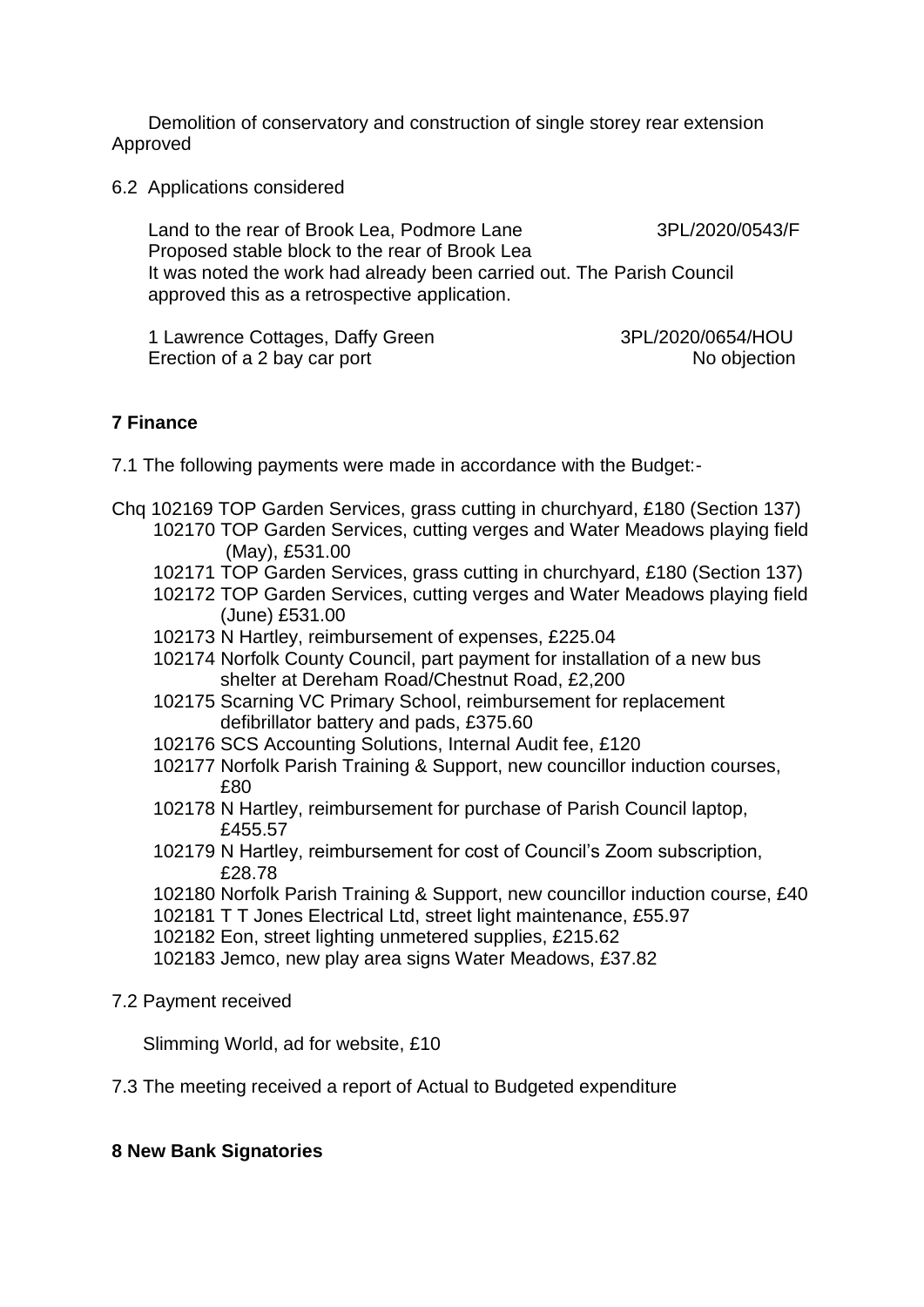It was **RESOLVED** to appoint Cllrs Druce and Semmons as new cheque signatories.

# **9 Scarning Water Meadows**

The Parish Council had received correspondence from Breckland Council regarding the Parish Council's request to install benches on the Water Meadows and at Lucy's Meadow. Breckland claimed that maintenance issues were not being dealt with on the Meadows, but was unable to provide specific details of what this meant other than an issue with part of the fence around the Ted Ellis play area. The Parish Council had dealt with a litter issue over lockdown and at the request of Breckland Council had cleared back the Danger Water signs from the scrapes. Cllr Turner and Cllr Hewett will investigate further.

## **10 Schools**

The Parish Council received a request for Forest schools to use the Water Meadows to conduct lessons about wildlife and the environment. It was **RESOLVED** to approve this request and for the applicant to seek the consent of Breckland Council.

## **11 Parish Council Open Day**

The Council considered a proposal for a Parish Council Open Day to be held next spring. It was **RESOLVED** to plan for this event and at the same time to look into a proposal for Drive in cinema show on the Meadows in 2021.

### **12 Gorse Close Litter Bin**

The Parish Council had received a request from a resident to move the dog/litter bin on the edge of the Water Meadows at Gorse Close due to the smell coming from the bin which has no lid. It was **RESOLVED** to move the bin next to the other bin currently on site and to monitor usage.

### **13 Youth Shelter**

The Parish Council had received correspondence from a resident regarding one of the Youth Shelters on the Water Meadows. It was also noted that some large graffiti had been painted on the roof of the shelter. It was **RESOLVED** that the Council did not approve demolishing the Youth Shelter and that it should continue to provide facilities for teenagers. Cllr Parsons volunteered to repaint the whole shelter. The Council will review this matter at its next meeting.

### **14 Ted Ellis Play Area**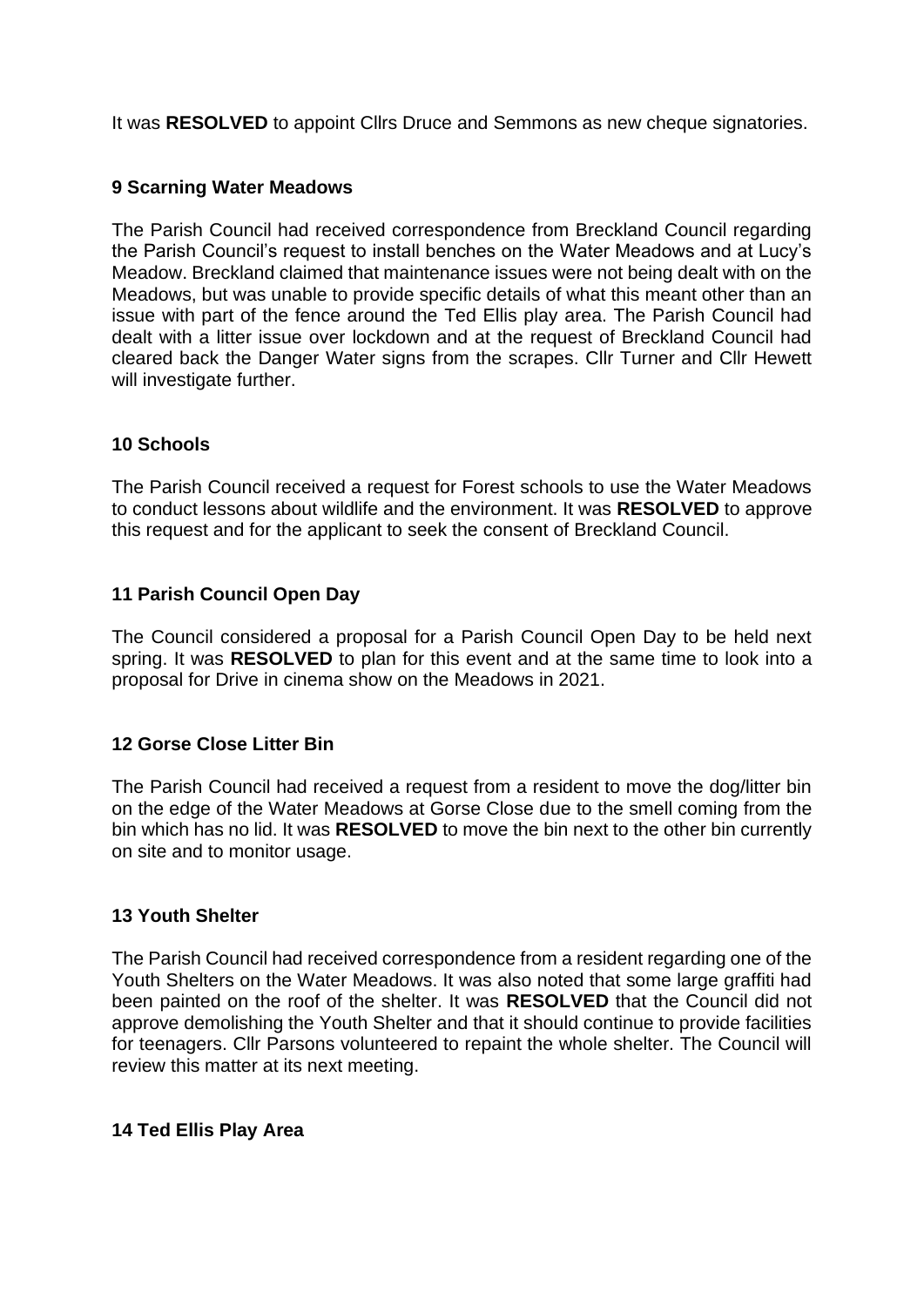The Council considered the surfacing at the small play area off Ted Ellis Way. It was **RESOLVED** to obtain three quotes for Fibrefall to be installed around each goal.

### **15 Water Meadows Sub Committee**

The Council considered the establishment of a sub-committee regarding the replacement of the Scarning Water Meadows play equipment and the play areas in general. It was **RESOLVED** to appoint Cllrs Bradford, Semmons and Stewards to the sub committee.

### **16 Scarning Playing Field**

Cllr Hewson had received a safety report regarding the play equipment on Scarning Playing Field. There were a number of repairs needing to be carried out. It was **RESOLVED** that Cllr Hewson will obtain quotes for the works to be done.

#### **17 Street Lights**

The Council considered a proposal for a Street light electrical inspection programme. It was **RESOLVED** to obtain a price for a report on the structural integrity of the lamp posts as well as all the electrical equipment and the lights.

#### **18 Parish Noticeboards**

The Council considered a proposal to relocate two parish noticeboards. It was **RESOLVED** to move the Cooper Terrace noticeboard into a more prominent position in the lay-by. It was **RESOLVED** to buy and install a new noticeboard next to the side entrance into the school.

### **19 Community Speed Watch**

Cllr Hewson proposed the establishment of a Community Speed Watch group. The clerk was asked to contact the Police for further information.

### **20 Footpath**

The Council considered a proposal to widen the footpath and install a TROD from Black Horse Close to the Village Sign lay-by and to proceed with this in three sections over three years. It was **RESOLVED** to consider at the next meeting as a proposal under the Parish Partnership Scheme. The clerk will contact Highways to see if the Parish Council can carry out the work itself.

#### **21 Newsletter**